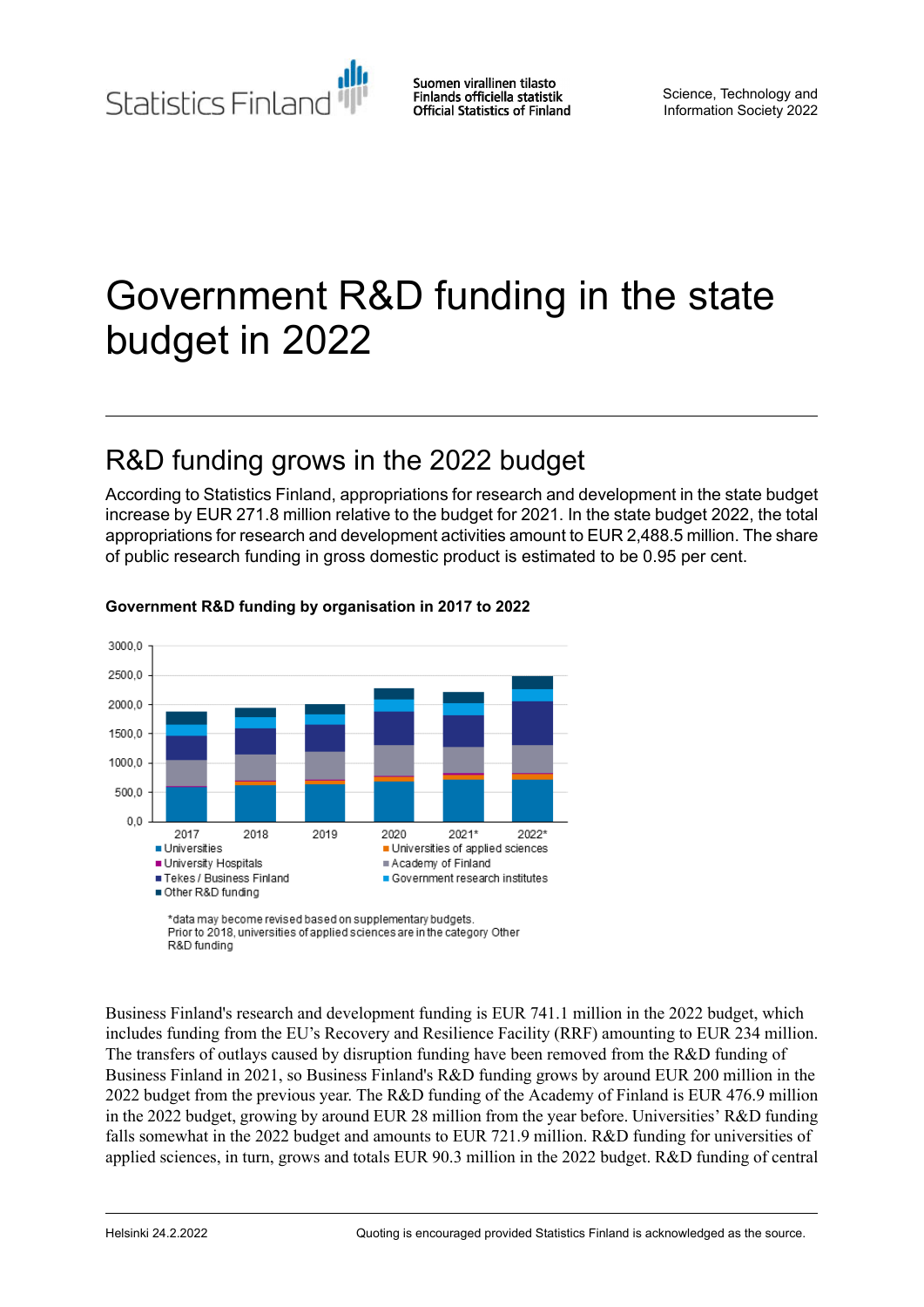government research institutes grows by EUR 4.3 million in the 2022 budget and funding of university hospitals remains on the same level, at around EUR 20 million.

Among administrative sectors, research and development activities are financed most by the Ministry of Education and Culture and the Ministry of Economic Affairs and Employment. The major provider of funding is the Ministry of Education and Culture, whose R&D funding in the budget for 2022 is EUR 1,354.5 million. The increase from the appropriations in the budget one year before is EUR 55.6 million. Appropriations for R&D funding under the Ministry of Economic Affairs and Employment grow by EUR 206.7 million in the 2022 budget and total EUR 883.0 million.

|                                        |             |     | R&D funding $\epsilon$ million Share of R&D funding, % Change from 2021, $\epsilon$ million |
|----------------------------------------|-------------|-----|---------------------------------------------------------------------------------------------|
| <b>R&amp;D</b> funding total           | 2 4 8 8 , 5 | 100 | 271,8                                                                                       |
| Main administrative sector             |             |     |                                                                                             |
| Ministry of Education and Culture      | 1 354,5     | 54  | 55,6                                                                                        |
| Ministry of Employment and the Economy | 883,0       | 35  | 206,7                                                                                       |
| Ministry of Agriculture and Forestry   | 72,0        | 3   | 2,5                                                                                         |
| Ministry of Social Affairs and Health  | 70,2        | 3   | 2,4                                                                                         |
| <b>Funding organisations</b>           |             |     |                                                                                             |
| <b>Universities</b>                    | 721,9       | 29  | $-2,2$                                                                                      |
| Universities of applied sciences       | 90,3        | 4   | 9,6                                                                                         |
| <b>Business Finland</b>                | 741,1       | 30  | 200,7                                                                                       |
| Academy of Finland                     | 476,9       | 19  | 27,9                                                                                        |
| Government research institutes         | 215,6       | 9   | 4,3                                                                                         |
| Other R&D funding                      | 222,9       | 9   | 32,5                                                                                        |
| University hospitals                   | 20,0        | 1   | $-1,0$                                                                                      |

#### **Government budget allocations for R&D (GBARD) in 2022**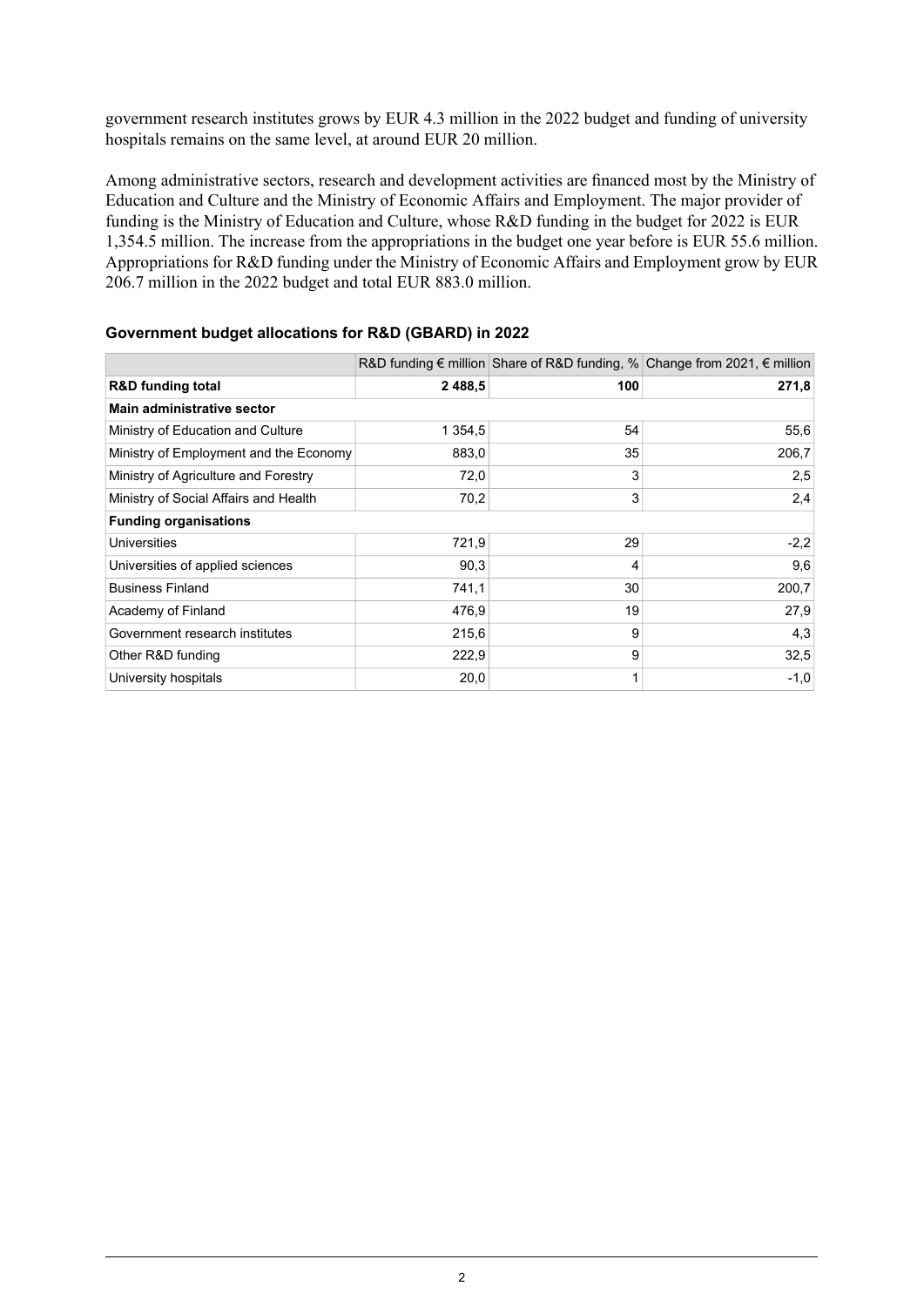## **Contents**

## **Tables**

### **Appendix tables**

| Appendix table 1. Development of central government's total expenditure and funding of R&D activities in 2015 to |  |
|------------------------------------------------------------------------------------------------------------------|--|
| Appendix table 2. Central government R&D funding and total expenditure by administrative sector in 2021 and      |  |
|                                                                                                                  |  |
|                                                                                                                  |  |
| Appendix table 5. Government research institutes' budget-funded R&D activities and total R&D funding in 2022.6   |  |
|                                                                                                                  |  |
|                                                                                                                  |  |
|                                                                                                                  |  |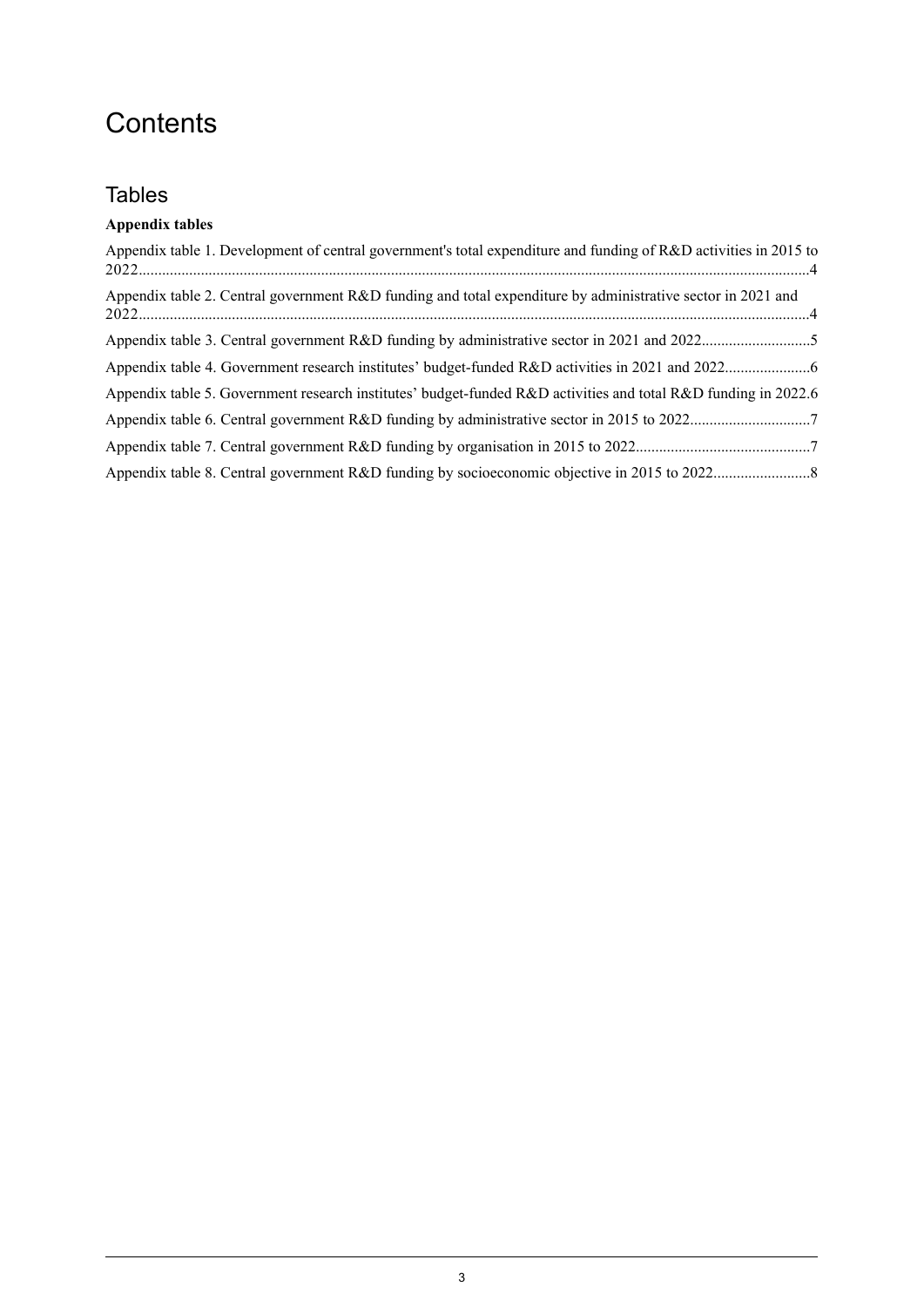## Appendix tables

#### <span id="page-3-0"></span>**Appendix table 1. Development of central government's total expenditure and funding of R&D activities in 2015 to 2022**

| Year $1$   | Central<br>government<br>expenditure<br>(EUR milion) | Central<br>qovernment<br>expenditure<br>excluding debt<br>servicing (EUR<br>million) | R&D funding<br>(EUR million) | Share of R&D<br>funding in<br>central<br>government<br>expenditure,<br>$%^{3)}$ | Central<br>qovernment<br>expenditure,<br>change from<br>previous year<br>$\%$ | Central<br>government<br>expenditure<br>excluding debt.<br>change from<br>previous year % | R&D funding,<br>change from<br>previous year<br>$\%$ |
|------------|------------------------------------------------------|--------------------------------------------------------------------------------------|------------------------------|---------------------------------------------------------------------------------|-------------------------------------------------------------------------------|-------------------------------------------------------------------------------------------|------------------------------------------------------|
| 2015       | 53,700                                               | 52,170                                                                               | 2,001.6                      | 3.8                                                                             | $-1.0$                                                                        | $-0.7$                                                                                    | 0.0                                                  |
| 2016       | 54,419                                               | 52,898                                                                               | 1,836.4                      | 3.5                                                                             | 1.3                                                                           | 1.4                                                                                       | $-8.3$                                               |
| 2017       | 55,042                                               | 53,711                                                                               | 1,885.9                      | 3.5                                                                             | 1.1                                                                           | 1.5                                                                                       | 2.7                                                  |
| 2018       | 55,242                                               | 54,092                                                                               | 1,951.0                      | 3.6                                                                             | 0.4                                                                           | 0.7                                                                                       | 3.5                                                  |
| 2019       | 55,306                                               | 54,113                                                                               | 2,008.9                      | 3.7                                                                             | 0.1                                                                           | 0.0                                                                                       | 3.0                                                  |
| 2020       | 67,074                                               | 66,171                                                                               | 2,286.6                      | 3.5                                                                             | 21.3                                                                          | 22.3                                                                                      | 13.8                                                 |
| $2021^{2}$ | 64,197                                               | 63,432                                                                               | 2,216.8                      | 3.5                                                                             | $-4.3$                                                                        | $-4.1$                                                                                    | $-3.1$                                               |
| $2022^{2}$ | 64,780                                               | 64,252                                                                               | 2.488.5                      | 3.9                                                                             | 0.9                                                                           | 1.3                                                                                       | 12.3                                                 |

1) 2015-2020: State budget + supplementary budgets, 2021-2022: State budget.

<span id="page-3-1"></span>2) Data may become revised based on supplementary budgets.

3) Share of funding in Central government expenditure (excluding debt servicing).

#### **Appendix table 2. Central government R&D funding and total expenditure by administrative sector in 2021 and 2022**

|                                                   | Administrative sector R&D funding / Central government expenditure (EUR million) |                          |                             |          |          |                             |      |                                                                                                      |                                 |  |  |  |
|---------------------------------------------------|----------------------------------------------------------------------------------|--------------------------|-----------------------------|----------|----------|-----------------------------|------|------------------------------------------------------------------------------------------------------|---------------------------------|--|--|--|
|                                                   |                                                                                  | R&D funding. EUR Million |                             |          |          |                             |      | Administrative sector's expenditure R&D funding, share of<br>administrative sector's<br>expenditures |                                 |  |  |  |
|                                                   | 2021                                                                             | 2022                     | change,<br>mill. $\epsilon$ | 2021     | 2022     | change,<br>mill. $\epsilon$ | 2021 | 2022                                                                                                 | change,<br>percentage<br>points |  |  |  |
| Prime Minister's Office                           | 10.6                                                                             | 9.1                      | $-1.5$                      | 221.7    | 223.3    | 1.6                         | 4.8  | 4.1                                                                                                  | $-0.7$                          |  |  |  |
| the Parliament of<br>Finland                      | 3.9                                                                              | 4.3                      | 0.4                         | 128.6    | 133.5    | 4.9                         | 3.0  | 3.2                                                                                                  | 0.2                             |  |  |  |
| Ministry for Foreign<br>Affairs                   | 4.2                                                                              | 6.7                      | 2.5                         | 1,288.1  | 1,317.7  | 29.6                        | 0.3  | 0.5                                                                                                  | 0.2                             |  |  |  |
| Ministry of Justice                               | 1.1                                                                              | 1.1                      | 0.0                         | 1,005.2  | 1,021.8  | 16.5                        | 0.1  | 0.1                                                                                                  | 0.0                             |  |  |  |
| Ministry of the Interior                          | 0.5                                                                              | 0.6                      | 0.1                         | 1,567.8  | 1,566.9  | $-0.8$                      | 0.0  | 0.0                                                                                                  | 0.0                             |  |  |  |
| Ministry of Defence                               | 45.9                                                                             | 44.5                     | $-1.4$                      | 4,873.3  | 5,101.3  | 228.1                       | 0.9  | 0.9                                                                                                  | $-0.1$                          |  |  |  |
| Ministry of Finance                               | 5.1                                                                              | 5.4                      | 0.3                         | 19,467.9 | 21,391.1 | 1,923.2                     | 0.0  | 0.0                                                                                                  | 0.0                             |  |  |  |
| Ministry of Education<br>and Culture              | 1,298.9                                                                          | 1,354.5                  | 55.6                        | 7,012.1  | 7,407.7  | 395.6                       | 18.5 | 18.3                                                                                                 | $-0.2$                          |  |  |  |
| Ministry of Agriculture<br>and Forestry           | 69.5                                                                             | 72.0                     | 2.5                         | 2,628.3  | 2,714.8  | 86.4                        | 2.6  | 2.7                                                                                                  | 0.0                             |  |  |  |
| Ministry of Transport<br>and Communications       | 14.5                                                                             | 17.0                     | 2.6                         | 3,485.6  | 3,533.5  | 47.9                        | 0.4  | 0.5                                                                                                  | 0.1                             |  |  |  |
| Ministry of Economic<br>Affairs and<br>Employment | 676.3                                                                            | 883.0                    | 206.7                       | 3,828.9  | 3,635.3  | $-193.6$                    | 17.7 | 24.3                                                                                                 | 6.6                             |  |  |  |
| Ministry of Social<br>Affairs and Health          | 67.8                                                                             | 70.2                     | 2.4                         | 17,603.1 | 15,852.6 | $-1,750.5$                  | 0.4  | 0.4                                                                                                  | 0.1                             |  |  |  |
| Ministry of the<br>Environment                    | 18.6                                                                             | 20.3                     | 1.7                         | 302.9    | 325.3    | 22.4                        | 6.1  | 6.2                                                                                                  | 0.1                             |  |  |  |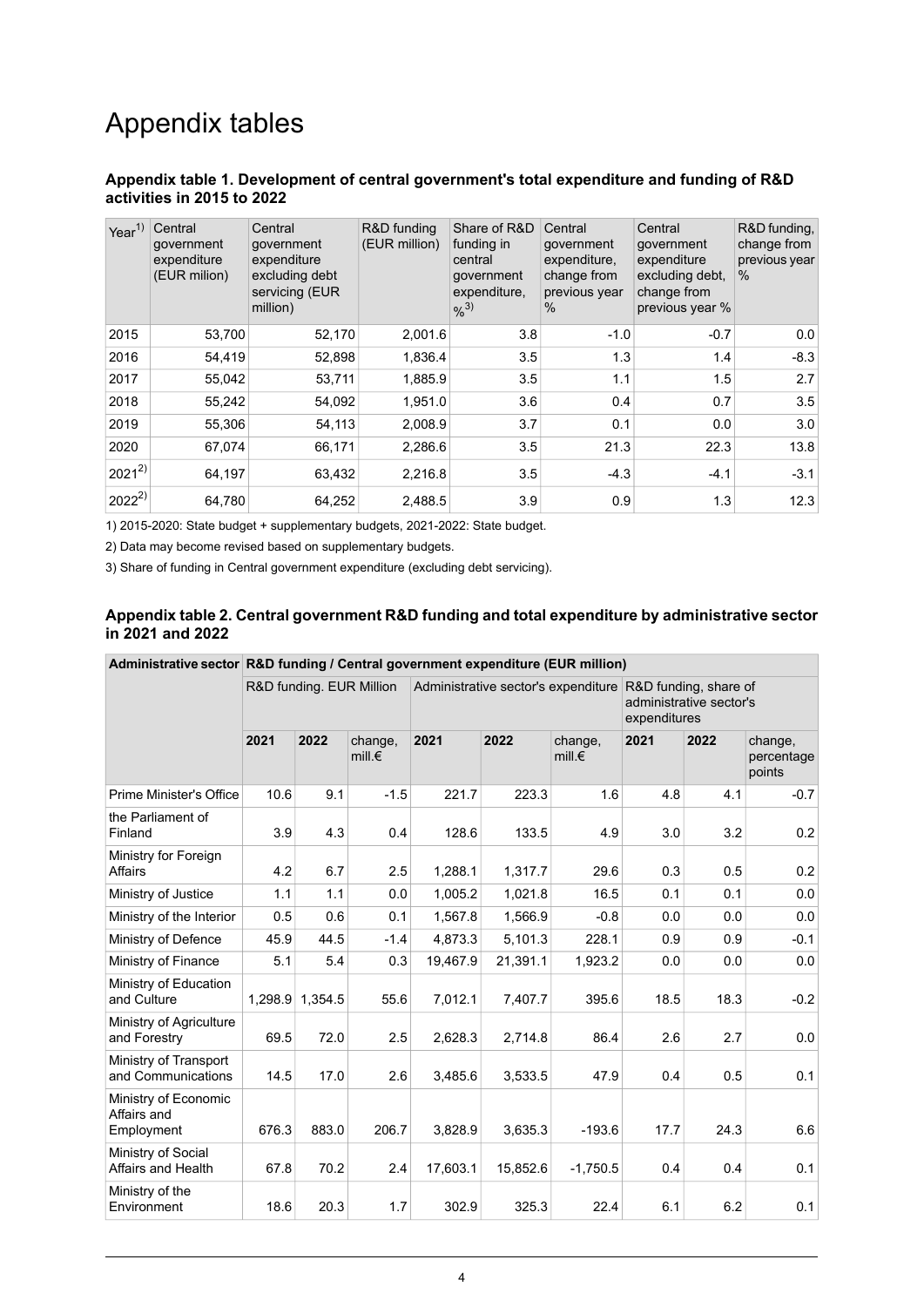| Administrative sector R&D funding / Central government expenditure (EUR million) |                          |                 |                             |          |          |                             |                                                                                                      |      |                                 |  |
|----------------------------------------------------------------------------------|--------------------------|-----------------|-----------------------------|----------|----------|-----------------------------|------------------------------------------------------------------------------------------------------|------|---------------------------------|--|
|                                                                                  | R&D funding. EUR Million |                 |                             |          |          |                             | Administrative sector's expenditure R&D funding, share of<br>administrative sector's<br>expenditures |      |                                 |  |
|                                                                                  | 2021                     | 2022            | change,<br>mill. $\epsilon$ | 2021     | 2022     | change,<br>mill. $\epsilon$ | 2021                                                                                                 | 2022 | change,<br>percentage<br>points |  |
| TOTAL <sup>1</sup>                                                               |                          | 2,216.8 2,488.5 | 271.8                       | 63.413.4 | 64.224.7 | 811.4                       | 3.5                                                                                                  | 3.9  | 0.4                             |  |

#### **Administrative sector R&D funding / Central government expenditure (EUR million)**

<span id="page-4-0"></span>Total expenditure of administrative sector, excl. debt servicing and main category President of the Republic (unlike in appendix table 1). 1)

### **Appendix table 3. Central government R&D funding by administrative sector in 2021 and 2022**

| Administrative sector / Organisation               | <b>R&amp;D</b> funding |                                            |                          |                       |  |  |  |  |  |
|----------------------------------------------------|------------------------|--------------------------------------------|--------------------------|-----------------------|--|--|--|--|--|
|                                                    |                        | EUR million /2021 EUR million /2022 Change | 2021-2022/EUR<br>million | Change<br>2021-2022.% |  |  |  |  |  |
| <b>Ministry of Education and Culture</b>           | 1,298.9                | 1,354.5                                    | 55.6                     | 4.3                   |  |  |  |  |  |
| <b>Universities</b>                                | 724.0                  | 721.9                                      | $-2.2$                   | $-0.3$                |  |  |  |  |  |
| Universities of applied sciences                   | 80.7                   | 90.3                                       | 9.6                      | 11.9                  |  |  |  |  |  |
| Academy of Finland                                 | 449.0                  | 476.9                                      | 27.9                     | 6.2                   |  |  |  |  |  |
| Other                                              | 45.2                   | 65.5                                       | 20.3                     | 45.0                  |  |  |  |  |  |
| Ministry of Economic Affairs and<br>Employment     | 676.3                  | 883.0                                      | 206.7                    | 30.6                  |  |  |  |  |  |
| <b>Business Finland</b>                            | 540.4                  | 741.1                                      | 200.7                    | 37.1                  |  |  |  |  |  |
| Government research institutions                   | 99.2                   | 97.1                                       | $-2.1$                   | $-2.1$                |  |  |  |  |  |
| Other                                              | 36.6                   | 44.8                                       | 8.1                      | 22.2                  |  |  |  |  |  |
| Ministry of Social Affairs and Health              | 67.8                   | 70.2                                       | 2.4                      | 3.5                   |  |  |  |  |  |
| Government research institutions                   | 23.4                   | 25.3                                       | 1.8                      | 7.8                   |  |  |  |  |  |
| University Hospitals                               | 21.0                   | 20.0                                       | $-1.0$                   | $-4.8$                |  |  |  |  |  |
| Other                                              | 23.4                   | 24.9                                       | 1.5                      | 6.6                   |  |  |  |  |  |
| Ministry of Agriculture and Forestry               | 69.5                   | 72.0                                       | 2.5                      | 3.6                   |  |  |  |  |  |
| Government research institutions                   | 59.3                   | 63.0                                       | 3.7                      | 6.2                   |  |  |  |  |  |
| Other                                              | 10.1                   | 8.9                                        | $-1.2$                   | $-12.0$               |  |  |  |  |  |
| <b>Ministry of Defence</b>                         | 45.9                   | 44.5                                       | $-1.4$                   | $-3.1$                |  |  |  |  |  |
| Ministry of Transport and<br><b>Communications</b> | 14.5                   | 17.0                                       | 2.6                      | 17.8                  |  |  |  |  |  |
| Government research institutions                   | 9.2                    | 9.0                                        | $-0.2$                   | $-1.8$                |  |  |  |  |  |
| Other                                              | 5.3                    | 8.0                                        | 2.8                      | 52.4                  |  |  |  |  |  |
| <b>Ministry of the Environment</b>                 | 18.6                   | 20.3                                       | 1.7                      | 9.2                   |  |  |  |  |  |
| Government research institutions                   | 13.0                   | 13.5                                       | 0.6                      | 4.3                   |  |  |  |  |  |
| Other                                              | 5.6                    | 6.8                                        | 1.2                      | 20.6                  |  |  |  |  |  |
| <b>Ministry for Foreign Affairs</b>                | 4.2                    | 6.7                                        | 2.5                      | 58.3                  |  |  |  |  |  |
| <b>Ministry of Finance</b>                         | 5.1                    | 5.4                                        | 0.3                      | 6.5                   |  |  |  |  |  |
| Government research institutions                   | 3.5                    | 3.5                                        | 0.1                      | 2.6                   |  |  |  |  |  |
| Other                                              | 1.6                    | 1.8                                        | 0.2                      | 15.0                  |  |  |  |  |  |
| the Parliament of Finland                          | 3.9                    | 4.3                                        | 0.4                      | 9.7                   |  |  |  |  |  |
| <b>Ministry of Justice</b>                         | 1.1                    | 1.1                                        | 0.0                      | 0.9                   |  |  |  |  |  |
| Ministry of the Interior                           | 0.5                    | 0.6                                        | 0.1                      | 9.4                   |  |  |  |  |  |
| <b>Prime Minister's Office</b>                     | 10.6                   | 9.1                                        | $-1.5$                   | $-14.3$               |  |  |  |  |  |
| <b>TOTAL</b>                                       | 2,216.8                | 2,488.5                                    | 271.8                    | 12.3                  |  |  |  |  |  |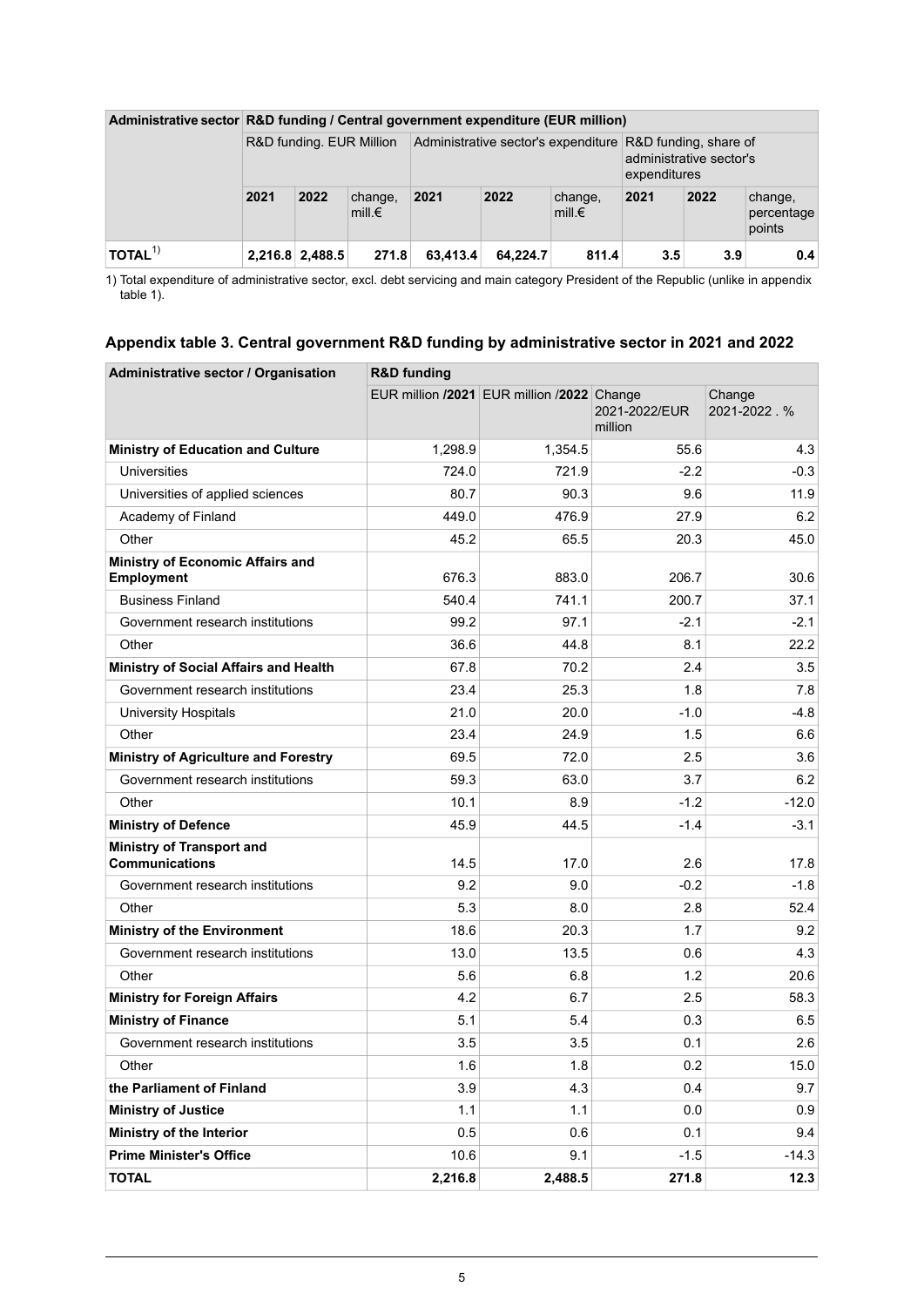| Government research institution               | <b>EUR Million</b><br>/2021 | <b>EUR Million</b><br>/2022 | Change<br>2021-2022 /EUR<br><b>Million</b> | Change<br>2021-2022.% |
|-----------------------------------------------|-----------------------------|-----------------------------|--------------------------------------------|-----------------------|
| Finnish Institute of International Affairs    | 3.7                         | 4.1                         | 0.4                                        | 10.3                  |
| VATT Institute for Economic Research          | 3.5                         | 3.5                         | 0.1                                        | 2.6                   |
| Natural Resources Institute Finland           | 54.5                        | 57.0                        | 2.5                                        | 4.6                   |
| <b>Finnish Food Authority</b>                 | 0.4                         | 2.2                         | 1.8                                        | 402.3                 |
| National Land Survey of Finland               | 4.4                         | 3.8                         | $-0.6$                                     | $-13.2$               |
| Finnish Meteorological Institute              | 9.2                         | 9.0                         | $-0.2$                                     | $-1.8$                |
| Geological Survey of Finland                  | 3.3                         | 5.4                         | 2.1                                        | 63.5                  |
| VTT Technical Research Centre of Finland Ltd  | 95.9                        | 91.7                        | $-4.2$                                     | $-4.4$                |
| STUK - Radiation and Nuclear Safety Authority | 0.9                         | 1.3                         | 0.4                                        | 41.8                  |
| Finnish Institute for Health and Welfare      | 14.5                        | 15.0                        | 0.5                                        | 3.1                   |
| Finnish Institute of Occupational Health      | 8.0                         | 9.0                         | 1.0                                        | 12.5                  |
| <b>Finnish Environment Institute</b>          | 13.0                        | 13.5                        | 0.6                                        | 4.3                   |
| <b>TOTAL</b>                                  | 211.3                       | 215.6                       | 4.3                                        | 2.0                   |

## <span id="page-5-0"></span>**Appendix table 4. Government research institutes' budget-funded R&D activities in 2021 and 2022**

#### <span id="page-5-1"></span>**Appendix table 5. Government research institutes' budget-funded R&D activities and total R&D funding in 2022**

| Government research institution                        | <b>Budgetary</b><br>funding (EUR<br>Million) | External<br>funding, total<br>(EUR Million) | External<br>funding, share<br>$\%$ | EU-funding<br>(EUR Million) | R&D funding,<br>total (EUR<br>Million) |
|--------------------------------------------------------|----------------------------------------------|---------------------------------------------|------------------------------------|-----------------------------|----------------------------------------|
| Finnish Institute of International Affairs             | 4.1                                          | 1.2                                         | 22.7                               | 0.3                         | 5.3                                    |
| VATT Institute for Economic Research                   | 3.5                                          | 1.4                                         | 28.9                               | 0.1                         | 5.0                                    |
| Natural Resources Institute Finland                    | 57.0                                         | 40.0                                        | 41.2                               | 6.5                         | 97.0                                   |
| <b>Finnish Food Authority</b>                          | 2.2                                          | 0.9                                         | 28.9                               | 0.2                         | 3.1                                    |
| National Land Survey of Finland                        | 3.8                                          | 5.6                                         | 59.3                               | 0.5                         | 9.4                                    |
| Finnish Meteorological Institute                       | 9.0                                          | 17.4                                        | 65.8                               | 5.5                         | 26.5                                   |
| Geological Survey of Finland                           | 5.4                                          | 10.8                                        | 66.7                               | 2.3                         | 16.2                                   |
| VTT Technical Research Centre of<br><b>Finland Ltd</b> | 91.7                                         | 159.8                                       | 63.5                               | 38.0                        | 251.5                                  |
| STUK - Radiation and Nuclear Safety<br>Authority       | 1.3                                          | 0.2                                         | 15.8                               | 0.2                         | 1.5                                    |
| National Institute for Health and Welfare              | 15.0                                         | 18.0                                        | 54.6                               | 4.0                         | 33.0                                   |
| Finnish Institute of Occupational Health               | 9.0                                          | 9.0                                         | 50.0                               | 2.5                         | 18.0                                   |
| <b>Finnish Environment Institute</b>                   | 13.5                                         | 23.6                                        | 63.6                               | 3.1                         | 37.1                                   |
| <b>TOTAL</b>                                           | 215.6                                        | 288.0                                       | 57.2                               | 63.1                        | 503.6                                  |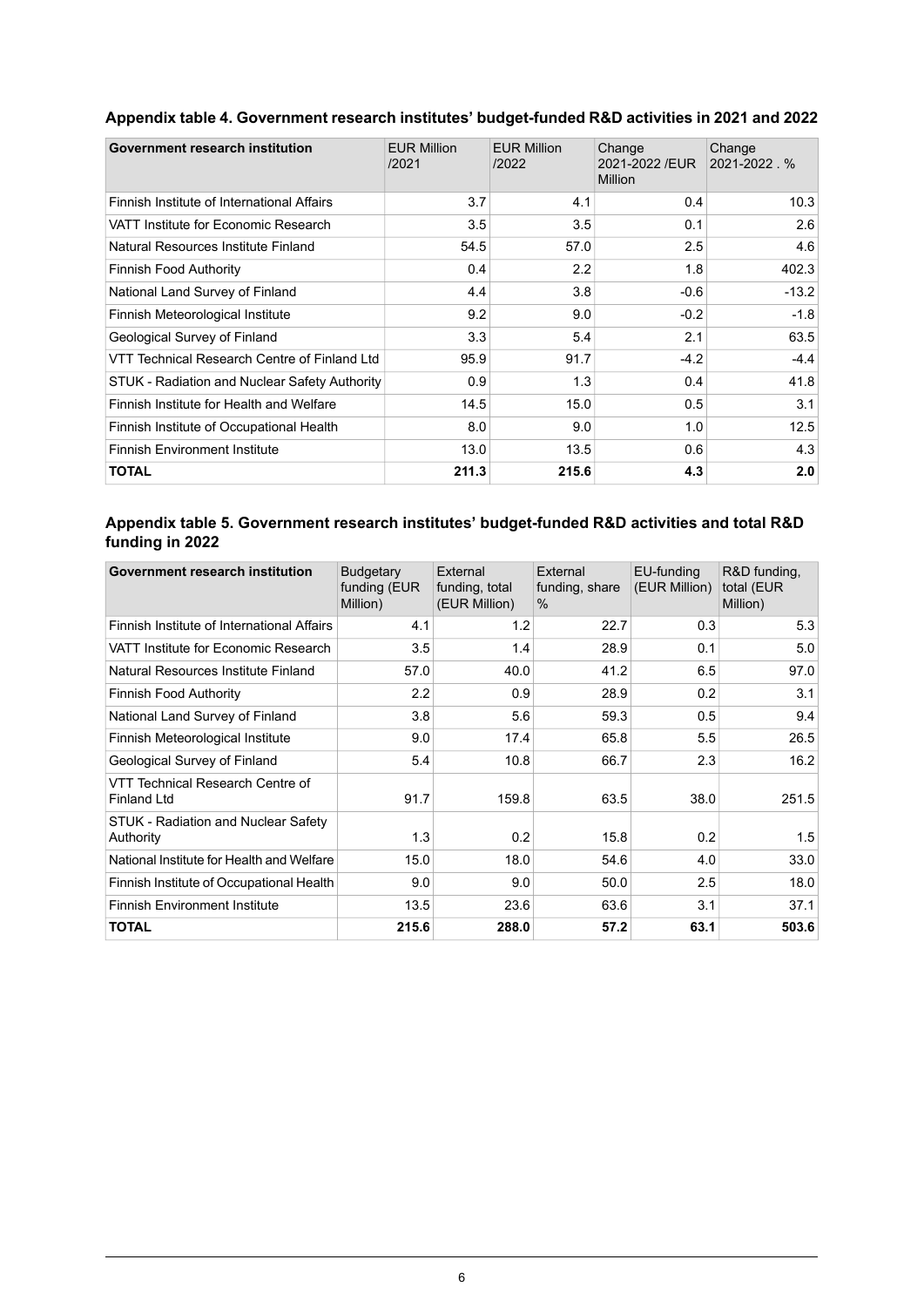| <b>Administrative sector</b>                | 2015  | 2016  | 2017  | 2018  | 2019  | 2020  | $2021^{1}$ | $2022^{1}$                                                      |
|---------------------------------------------|-------|-------|-------|-------|-------|-------|------------|-----------------------------------------------------------------|
| the Parliament of Finland                   | 3.6   | 3.6   | 3.6   | 3.6   | 3.6   | 3.8   | 3.9        | 4.3                                                             |
| Prime Minister's Office                     | 6.1   | 10.7  | 10.7  | 10.7  | 10.7  | 10.9  | 10.6       | 9.1                                                             |
| Ministry for Foreign Affairs                | 15.2  | 9.9   | 7.4   | 7.9   | 6.1   | 5.5   | 4.2        | 6.7                                                             |
| Ministry of Justice                         | 2.0   | 1.4   | 1.2   | 1.0   | 0.8   | 1.1   | 1.1        | 1.1                                                             |
| Ministry of the Interior                    | 0.2   | 0.2   | 0.3   | 0.5   | 0.5   | 0.5   | 0.5        | 0.6                                                             |
| Ministry of Defence                         | 36.4  | 34.7  | 40.9  | 46.8  | 48.9  | 44.3  | 45.9       | 44.5                                                            |
| Ministry of Finance                         | 6.9   | 5.6   | 5.1   | 5.4   | 5.1   | 5.2   | 5.1        | 5.4                                                             |
| Ministry of Education and Culture           |       |       |       |       |       |       |            | 1,089.9 1,112.3 1,123.3 1,163.0 1,205.9 1,337.8 1,298.9 1,354.5 |
| Ministry of Agriculture and Forestry        | 94.9  | 72.1  | 71.3  | 54.8  | 55.8  | 58.4  | 69.5       | 72.0                                                            |
| Ministry of Transport and Communications    | 34.8  | 24.4  | 19.5  | 18.7  | 14.1  | 15.1  | 14.5       | 17.0                                                            |
| Ministry of Economic Affairs and Employment | 615.0 | 477.2 | 516.2 | 552.0 | 577.7 | 702.1 | 676.3      | 883.0                                                           |
| Ministry of Social Affairs and Health       | 82.4  | 73.0  | 75.5  | 76.2  | 71.2  | 83.6  | 67.8       | 70.2                                                            |
| Ministry of the Environment                 | 14.3  | 11.5  | 11.1  | 10.7  | 8.4   | 18.3  | 18.6       | 20.3                                                            |
| <b>TOTAL</b>                                |       |       |       |       |       |       |            | 2,001.6 1,836.4 1,885.9 1,951.0 2,008.8 2,286.6 2,216.8 2,488.5 |

#### <span id="page-6-0"></span>**Appendix table 6. Central government R&D funding by administrative sector in 2015 to 2022**

<span id="page-6-1"></span>1) Data may become revised based on supplementary budgets.

### **Appendix table 7. Central government R&D funding by organisation in 2015 to 2022**

| <b>Organisation</b>                            | 2015  | 2015      | 2017  | 2018                                                            | 2019  | 2020  | $2021^{1}$ | $2022^{1}$ |
|------------------------------------------------|-------|-----------|-------|-----------------------------------------------------------------|-------|-------|------------|------------|
| Universities                                   | 578.0 | 585.5     | 587.1 | 615.6                                                           | 630.5 | 690.4 | 724.0      | 721.9      |
| Universities of applied sciences <sup>2)</sup> | . .   | $\cdot$ . |       | 66.4                                                            | 67.6  | 72.9  | 80.7       | 90.3       |
| University Hospitals                           | 21.7  | 18.0      | 15.0  | 21.0                                                            | 23.8  | 21.0  | 21.0       | 20.0       |
| Academy of Finland                             | 415.5 | 439.0     | 449.5 | 442.7                                                           | 469.8 | 524.8 | 449.0      | 476.9      |
| Tekes / Business Finland                       | 485.7 | 369.6     | 409.5 | 452.3                                                           | 464.0 | 575.6 | 540.4      | 741.1      |
| Government research institutes                 | 257.9 | 196.6     | 196.5 | 190.6                                                           | 184.7 | 210.3 | 211.3      | 215.6      |
| Other R&D funding                              | 242.8 | 227.7     | 228.3 | 162.4                                                           | 168.5 | 191.6 | 190.3      | 222.9      |
| <b>TOTAL</b>                                   |       |           |       | 2,001.6 1,836.4 1,885.9 1,951.0 2,008.9 2,286.6 2,216.8 2,488.5 |       |       |            |            |

1) Data may become revised based on supplementary budgets.

2) Prior to 2018, universities of applied sciences are in the category Other R&D funding.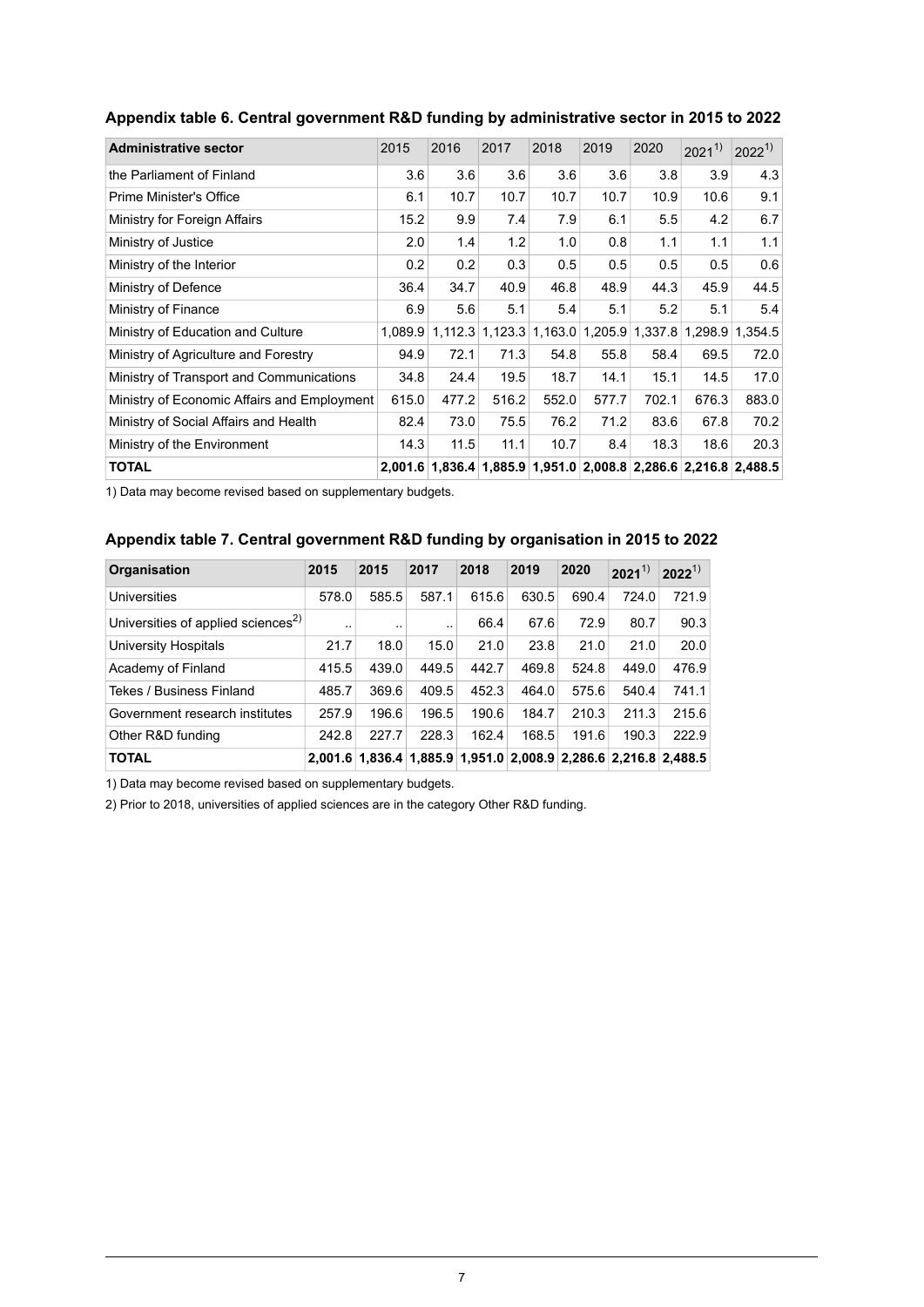| Socioeconomic objective (NABS 2007)                                                   | 2015  | 2016  | 2017  | 2018  | 2019  | 2020  | $2021^{1}$                                                      | $2022^{1}$ |
|---------------------------------------------------------------------------------------|-------|-------|-------|-------|-------|-------|-----------------------------------------------------------------|------------|
| Agriculture                                                                           | 96.7  | 76.3  | 72.8  | 56.8  | 57.1  | 60.2  | 69.9                                                            | 68.7       |
| Industrial production and technology                                                  | 332.4 | 295.2 | 330.1 | 383.0 | 381.6 | 490.3 | 497.0                                                           | 576.8      |
| Energy                                                                                | 177.5 | 69.7  | 55.7  | 48.8  | 65.7  | 64.4  | 60.6                                                            | 108.2      |
| Transport, telecommunication and other<br>infrastructures                             | 33.0  | 28.4  | 36.8  | 29.1  | 37.4  | 37.5  | 29.5                                                            | 62.2       |
| Defence                                                                               | 37.3  | 35.5  | 41.7  | 47.5  | 49.7  | 45.2  | 47.7                                                            | 46.4       |
| Exploration and exploitation of the earth                                             | 24.6  | 21.4  | 22.7  | 22.8  | 18.8  | 15.3  | 14.9                                                            | 14.6       |
| Environment                                                                           | 22.1  | 43.3  | 47.9  | 49.9  | 46.5  | 68.0  | 61.7                                                            | 108.5      |
| Health                                                                                | 71.5  | 54.7  | 59.6  | 56.9  | 62.2  | 63.7  | 50.3                                                            | 52.8       |
| Education                                                                             | 6.7   | 3.1   | 3.1   | 1.6   | 1.8   | 6.2   | 6.8                                                             | 11.1       |
| Culture, recreation, religion and mass media                                          | 29.1  | 16.4  | 10.3  | 10.2  | 9.6   | 9.2   | 10.2                                                            | 9.9        |
| Political and social systems, structures and processes                                | 86.9  | 67.8  | 72.7  | 73.4  | 61.2  | 78.1  | 52.8                                                            | 63.1       |
| General advancement of knowledge: R&D financed<br>from other sources than GUF         | 480.0 | 516.3 | 522.1 | 528.4 | 563.5 | 630.3 | 560.5                                                           | 607.7      |
| General advancement of knowledge: R&D financed<br>from General University Funds (GUF) | 578.0 | 586.8 | 588.8 | 619.8 | 630.5 | 690.4 | 724.0                                                           | 721.9      |
| Exploration and exploitation of space                                                 | 25.8  | 21.5  | 21.7  | 22.7  | 23.2  | 27.8  | 30.9                                                            | 36.8       |
| <b>TOTAL</b>                                                                          |       |       |       |       |       |       | 2,001.6 1,836.4 1,885.9 1,951.0 2,008.8 2,286.6 2,216.8 2,488.5 |            |

## <span id="page-7-0"></span>**Appendix table 8. Central government R&D funding by socioeconomic objective in 2015 to 2022**

1) Data may become revised based on supplementary budgets.